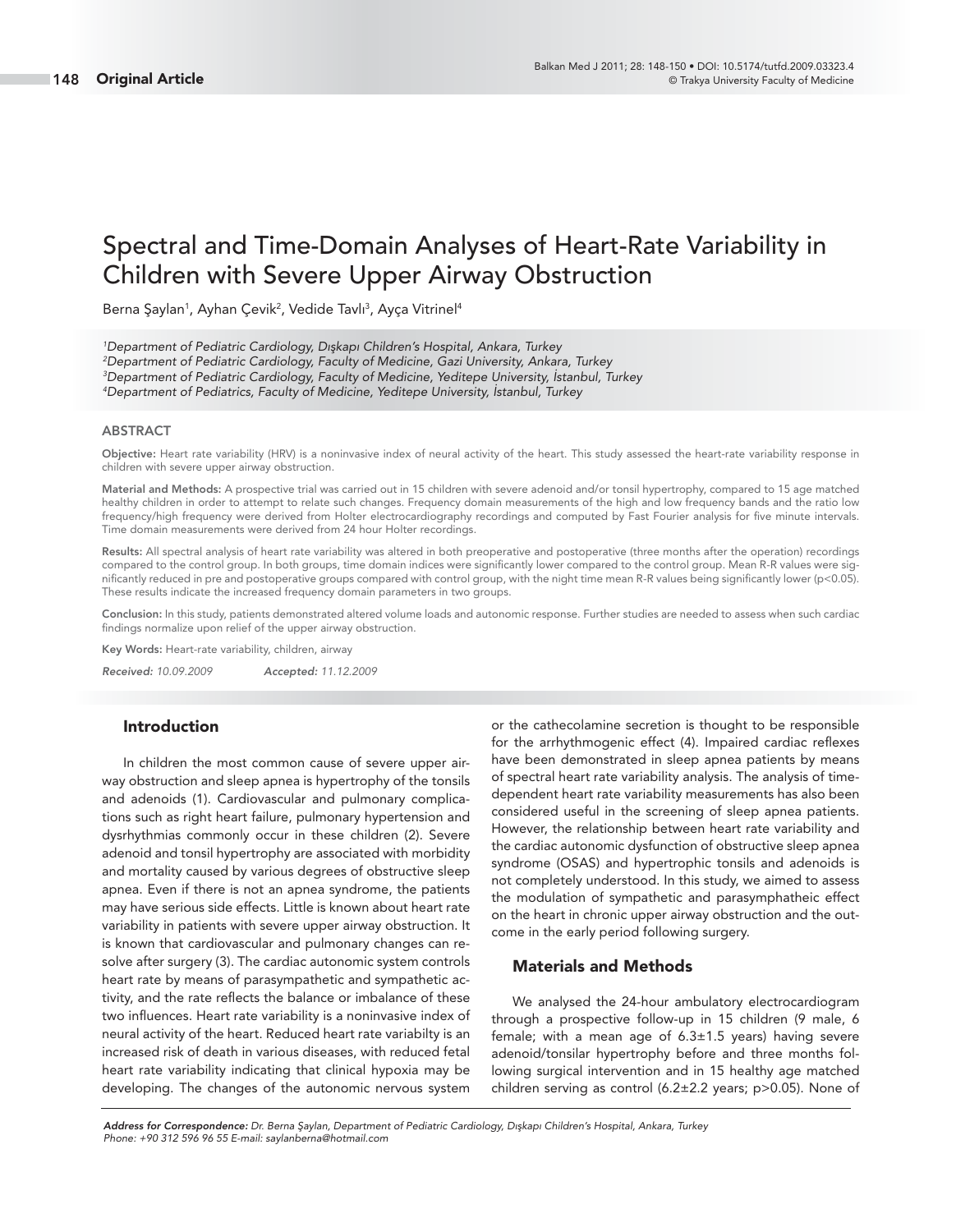the patients had a past clinical history of any other illness (diabetes mellitus, neuropathy, arterial hypertension, pulmonary disease, i.e. conditions that could affect the autonomic nervous syste), and medications that may affect the cardiovascular system. Patients with electrolyte imbalance were excluded from the study. The following were performed for all patients and controls: history and physical examination (auscultation, electrocardiogram, chest X-ray, echocardiography, and Holter ambulatory monitoring).

#### **Heart-Rate Variability Measurement**

A standard ambulatory Holter recording system with a three-channel recorder (Biomedical SystemCentury 2000/3000 Holter monitoring system, version 1.32, (St. Lous, MO) was used for analysis after adjustment of RR intervals manually. Intervals between ectopic beats, between normal and ectopic beats, and intervals inaccurately measured because of the artifacts were excluded. Heart rate variability was assessed in two ways: (1) time-domain analysis and (2) frequency-domain analysis. The mean heart rate, standard deviation of all RR intervals (SDNN), mean standard deviation of NN intervals in 5-min recordings (SDNNI), the standard deviation of mean NN intervals in 5-min recordings (SDANN), and the root mean square of successive differences (RMSSD) were measured in the time-domain analysis of heart rate variability. Spectral measures were obtained by the fast Fourier transform method. The power in the heart-rate spectrum between 0.003 and 0.40 Hz was defined as total energy (ms2). This power was divided into two components: low frequency (LF, 0.04-0.15 Hz) and high frequency (HF, 0.16-0.4 Hz), It was believed that high frequency is a marker of solely parasympathetic activity and that low frequency gives mainly a measure of sympathetic activity with some influence from the parasympathetic nervous system (5). In order to differentiate between the influence of the parasympathetic activity on the low frequency spectral power, the ratio of low frequency/high frequency (which is an indicator of sympathovagal balance) was calculated . High values of this ratio indicated dominant sympathetic activity. As in previous reports, many time and frequency-domain variables were strongly correlated with each other (6, 7). The spectral and time-domain indexes of heart rate variability were compared between patients with adenoid-tonsilar hypertrophy in the preoperative and postoperative periods and control subjects. The time-domain heart rate variability indexes were compared for an interval of 24 hour.

#### **Statistical Analysis**

Statistical analysis was performed using students't-test utilizing software (SPSS; version 11.0). The association between categorized variables was studied by ki-square and student t test. A p value <0.05 was considered statistically significant.

## **Results**

Fifteen patients (9 male, 6 female; with a mean age of 6.3±1.5 years) with severe upper airway obstruction patients due to hypertrophied adenoid and/or tonsils have features as shown in Table 1. Four patients manifested with obstructive sleep apnea (26.7%). Reduced heart rate variability time parameters, "SDNN", "SDNNi", "SDANN" and "RMSSD" were observed in both preoperative and postoperative recordings compared to the control group (p<0.05) (Table 2, 3). Conversely, patients exhibited an increase in high frequency power, therefore a reduced low frequency / high frequency power ratio favored protective parasympathetic tonus.

### **Discussion**

Heart rate variation depends on the influence of sympathetic and parasympathetic activity on the sinus node. Age has been shown to be an important determinant of heart rate variability in normal children (6). There were no statistically significant difference between the ages of the patients and the control group in this study. A strong correlation was found between mean R-R interval over the duration of analysis and over five hours of quiet sleep by Massin et al, concluding that correlation between mean R-R interval and indices of heart rate variability during sleep did not add important imformation to the correlation of same parameters over 24 hours (7). In this study, 24 hour values of heart rate variability indices were compared to the controls. We found significantly reduced heart rate variability time domain indices ("SDNN", "SDNNi", "SDANN" and "RMSSD") in both the pre and early postoperative recordings compared to the control group. However, the difference between preoperative and early postoperative recordings was not statistically significant. Sleep apnea, as assessed by pulse oxymetry and apnea monitoring, was present in four of the patients, which resolved early after operation. Hypoxia, associated with severe upper airway obstruction may be responsible for the autonomic imbalance and circadian variation.

Sympathovagal balance is best reflected in the ratio of low-to-high frequency components (8, 9). The respiratory rate is mildly higher in the first group, however no difference at all exists in the second group suggesting the influence of the sympathetic system rather than respiration. Although indifference exists with low frequency/high frequency values, (being scattered with a high Standard deviation value) parameters of time domain analysis which express long-term heart rate variability, indicate an overall imbalance in the cholinergic and adrenergic activities.

There were some previous studies in which investigators attempted to find a relationship between "OSAS" severity

| Table 1. Demographic data of Group 1-2 |  |  |  |  |  |  |
|----------------------------------------|--|--|--|--|--|--|
|----------------------------------------|--|--|--|--|--|--|

|                                                                 | Preop           | Postop         | Control        | р     |  |
|-----------------------------------------------------------------|-----------------|----------------|----------------|-------|--|
| Age (years)                                                     | $6.3 \pm 1.5$   | $6.5 \pm 1.5$  | $6.2 \pm 2.2$  | NS.   |  |
| Weight (kg)                                                     | $24 \pm 6$      | $26 \pm 6.4$   | $28.4 \pm 3.6$ | 0.001 |  |
| Height (cm)                                                     | 119±8.3         | $122 \pm 8.1$  | $120 \pm 10.9$ | 0.001 |  |
| Respir. rate (/min)                                             | 32              | 28             | 28             | NS.   |  |
| TA (mmHq)                                                       | 90/50           | 85/50          | 90/40          | NS.   |  |
| SaO <sub>2</sub> max (%)                                        | $95.6 \pm 14$   | $98.6 \pm 1.8$ | 99             | 0.02  |  |
| Sa0 <sub>2</sub> min (%)                                        | $91.33 \pm 3.5$ | $91.2 + 4.2$   | 95             | NS.   |  |
| NS: non-significant, Preop: preoperative, Postop: postoperative |                 |                |                |       |  |